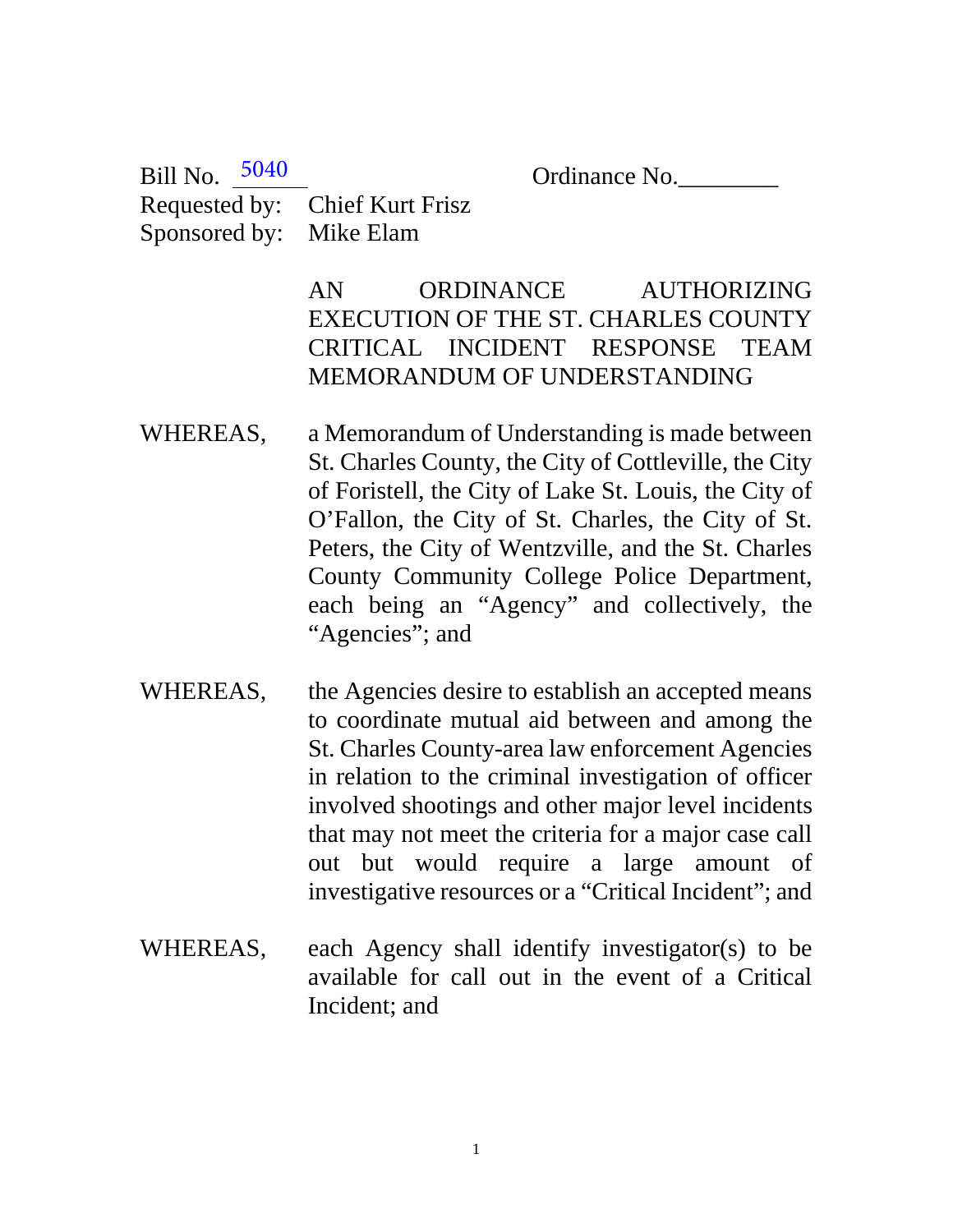- WHEREAS, the St. Charles County Police Department shall provide their Crime Scene Unit for processing Critical Incident scenes; and
- WHEREAS, Section 70.220, RSMo, authorizes an intergovernmental agreement between political subdivisions for the purposes herein set out.

NOW, THEREFORE, BE IT ORDAINED BY THE COUNTY COUNCIL OF ST. CHARLES COUNTY, MISSOURI, AS FOLLOWS:

- Section 1. The County Executive and the St. Charles County Chief of Police are hereby authorized to execute an intergovernmental agreement with municipalities who are signatories of the St. Charles County Critical Incident Response Team Memorandum of Understanding, and with other municipalities within St. Charles County that may request to join such team in the future.
- Section 2. The intergovernmental agreement shall be substantially the same in form and content as that attached hereto and incorporated herein by reference as **EXHIBIT A**.
- Section 3. The County Executive has indicated that compliance with all the terms of the agreements authorized by this ordinance shall be the responsibility of the County Chief of Police.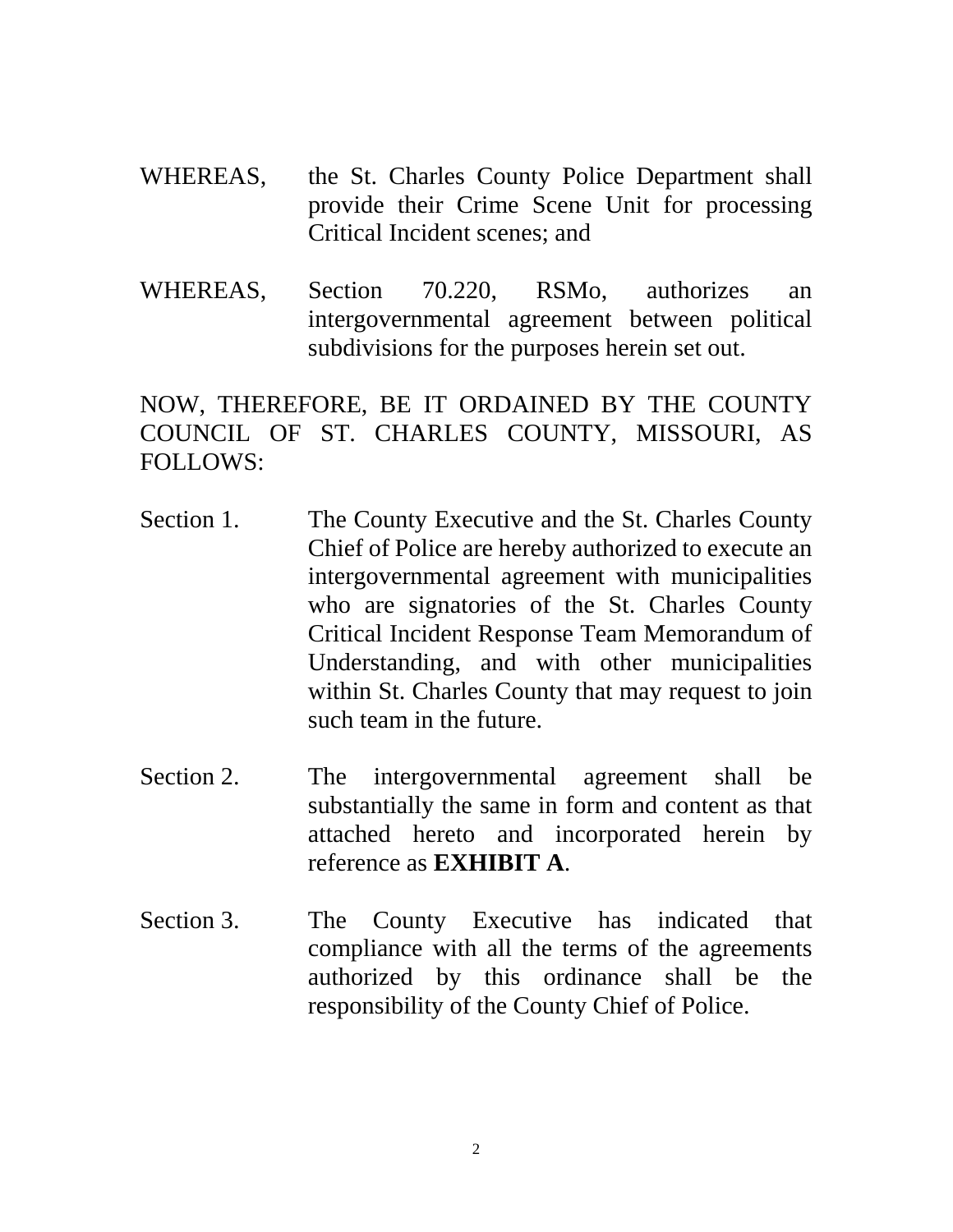Section 4. This ordinance shall be in full force and effect from and after the date of its passage and approval and the intergovernmental agreement authorized hereby shall be effective upon its lawful execution by the appropriate officials of the participating Municipalities as required by Chapter 70 of the Revised Statutes of the State of Missouri.

# DATE PASSED

# \_\_\_\_\_\_\_\_\_\_\_\_\_\_\_\_\_\_\_\_\_\_\_\_\_\_\_\_\_\_\_\_\_\_\_\_\_\_\_ DATE APPROVED BY COUNTY EXECUTIVE

\_\_\_\_\_\_\_\_\_\_\_\_\_\_\_\_\_\_\_\_\_\_\_\_\_\_\_\_\_\_\_\_\_\_\_\_\_\_\_

# \_\_\_\_\_\_\_\_\_\_\_\_\_\_\_\_\_\_\_\_\_\_\_\_\_\_\_ CHAIR OF THE COUNCIL

\_\_\_\_\_\_\_\_\_\_\_\_\_\_\_\_\_\_\_\_\_\_\_\_\_\_\_

# COUNTY EXECUTIVE

ATTEST:

# COUNTY REGISTRAR

\_\_\_\_\_\_\_\_\_\_\_\_\_\_\_\_\_\_\_\_\_\_\_\_\_\_\_

1-22.E.Police.SCC Critical Incident Response Team MOU ro edit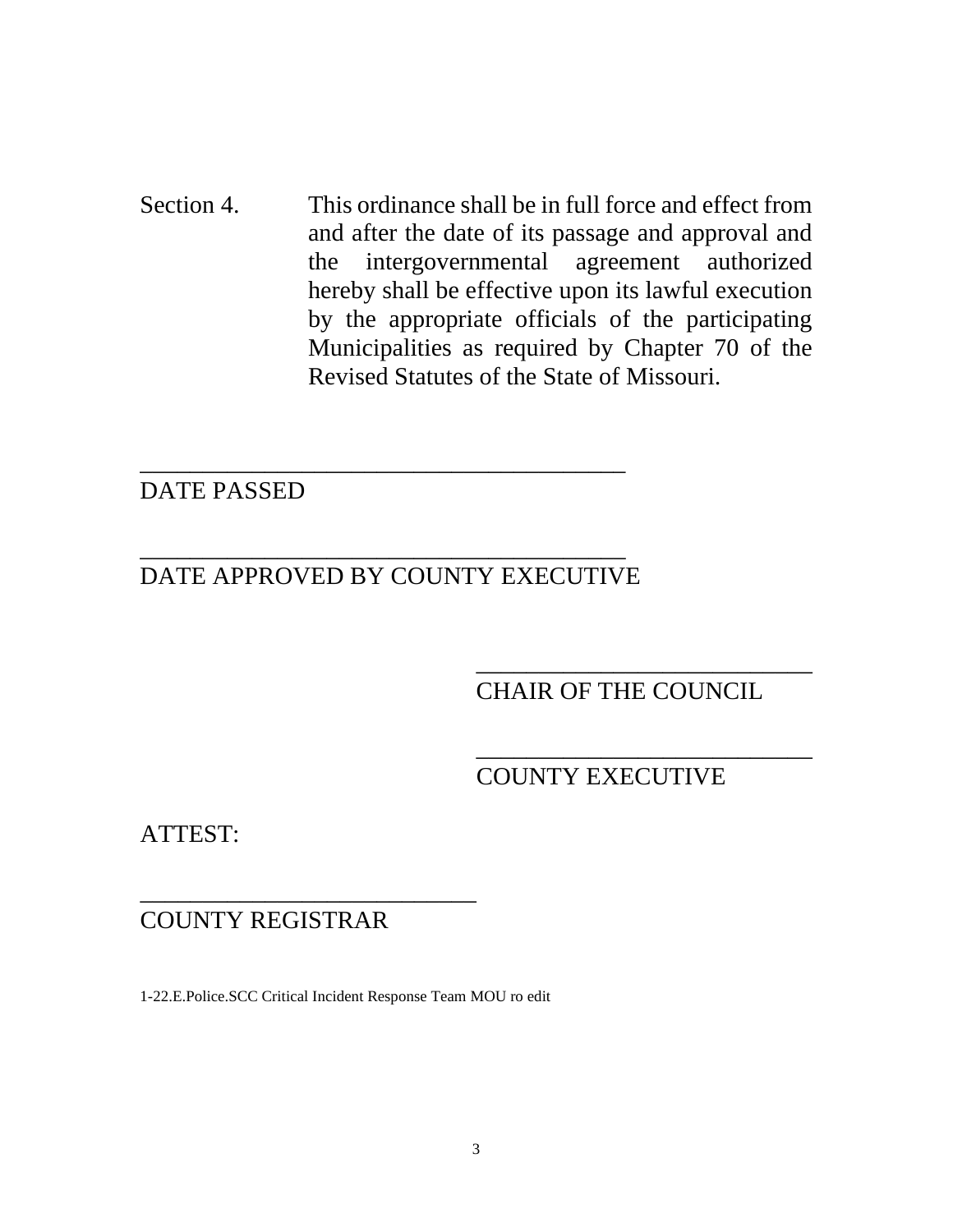#### **EXHIBIT A**

#### **ST. CHARLES COUNTY CRITICAL INCIDENT RESPONSE TEAM MEMORANDUM OF UNDERSTANDING**

THIS MEMORANDUM OF UNDERSTANDING (the "MOU") is made as of [DATE], 2021 (the "Effective Date") by and between St. Charles County, the City of Cottleville, the City of Foristell, the City of Lake St. Louis, the City of O'Fallon, the City of St. Charles, the City of St. Peters, the City of Wentzville, and the St. Charles County Community College Police Department (each, an "Agency" and collectively, the "Agencies").

WHEREAS, Chapter 70, Sections 220 through 325, of the Missouri Revised Statutes, as amended, permit political subdivisions to contract and cooperate with one another for a common service within the scope of the powers of such political subdivision; and

WHEREAS, the Agencies desire to establish an accepted means to coordinate mutual aid between and among St. Charles County-area law enforcement Agencies in relation to the criminal investigation of officer involved shootings and other major level incidents that may not meet the criteria for a major case call out but would require a large amount of investigative resources ("Critical Incident").

NOW, THEREFORE, it is hereby understood among the parties:

#### 1. **Critical Incident Response Team**.

- a. St. Charles County Police Department shall identify a detective of Lieutenant Rank from its Criminal Investigation Bureau to respond to calls to activate the Critical Incident Response Team in accordance with the procedure set forth in Section 2 below (the "St. Charles County Lieutenant").
- b. For each Critical Incident, one investigator of Lieutenant Rank will serve as Commander of the call out. The Commander role will be assigned by the St. Charles County Lieutenant for each Critical Incident in accordance with Section 2 below.
- c. Each Agency shall identify investigator(s) to be available for call out in the event of a Critical Incident, at least one of which should be a detective of Lieutenant Rank to be available to serve as a Commander.
- d. St. Charles County Police Department shall provide their Crime Scene Unit for processing Critical Incident scenes.

#### 2. **Requests to Activate Critical Incident Response Team; Deactivation**.

- a. Upon occurrence of any Critical Incident, the Agency having primary jurisdiction over the Critical Incident may in its sole discretion call the St. Charles County Lieutenant to activate the Critical Incident Response Team.
- b. Upon receipt of a call to activate the Critical Incident Response Team, the St. Charles County Lieutenant shall promptly identify a Commander and assign investigators to investigate the Critical Incident. Except when the Critical Incident is an officer involved shooting, the Commander may be a member of the requesting Agency.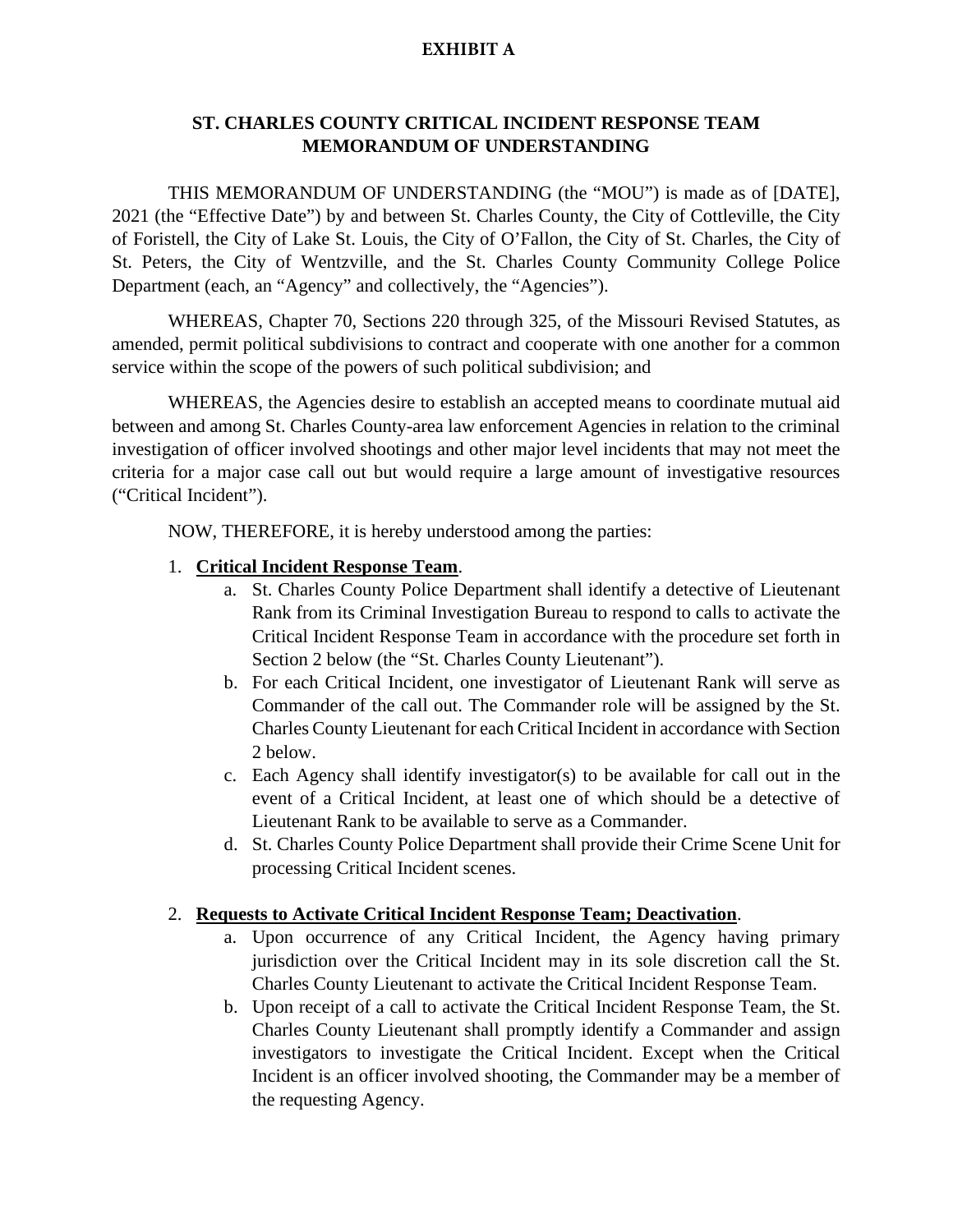- c. Investigators assigned to the Critical Incident Response Team shall be subject to lawful commands by the Commander during their investigation of the Critical Incident.
- d. The initial deployment of the Critical Incident Response Team shall be for a period of up to three (3) days. The Agencies may mutually agree to extend the assignment of investigators to a deployment of the Critical Incident Response Team for additional one (1) day periods.
- e. The Critical Incident Response Team assigned to investigate a particular Critical Incident may be partially or completely deactivated at any time for any reason at the direction of the Agency having primary jurisdiction over the Critical Incident. Additionally, the employer of a Critical Incident Response Team member assigned to investigate a particular Critical Incident may recall the Critical Incident Response Team member at the employer's sole discretion at any time.
- 3. **Critical Incident Commander Responsibilities**. The Commander is responsible for keeping the head of the Agency that requested to activate the Critical Incident Response Team informed as to the progress of the investigation. The Commander is also responsible for the presentation of the investigation to the Prosecuting Attorney's Office having jurisdiction over the Critical Incident for their consideration.
- 4. **Media Relations**. The Agency activating the Critical Incident Response Team shall provide their own public information officer to manage the media inquiries and social media regarding each Critical Incident. Any request for release or confirmation of information concerning the investigation shall be referred to the assigned public information officer.
- 5. **Training**. The Agencies shall make reasonable efforts to collaborate in training Critical Incident Response Team investigators together. On an annual basis, the Agencies shall identify and select training opportunities for Critical Incident Response Team investigators.
- **6. Reporting.** All reports and documentation regarding the Critical Incident investigation shall be documented utilizing the requesting Agency's records management system.
- 7. **Indemnification**. To the extent permitted by applicable law, each Agency shall indemnify, defend and hold harmless the other Agencies, and their respective elected officials, officers, agents, and employees from and against any and all claims, suits, actions, judgments, fines, penalties, loss, damage, cost, or expense, whether direct or indirect, due to bodily injury or personal injury, death, sickness or property damage (including loss or use thereof) arising out of the negligent or intentional activities of the indemnifying party, or its elected officials, officers, agents, or employees acting within the scope of this MOU, provided however, that such indemnification shall not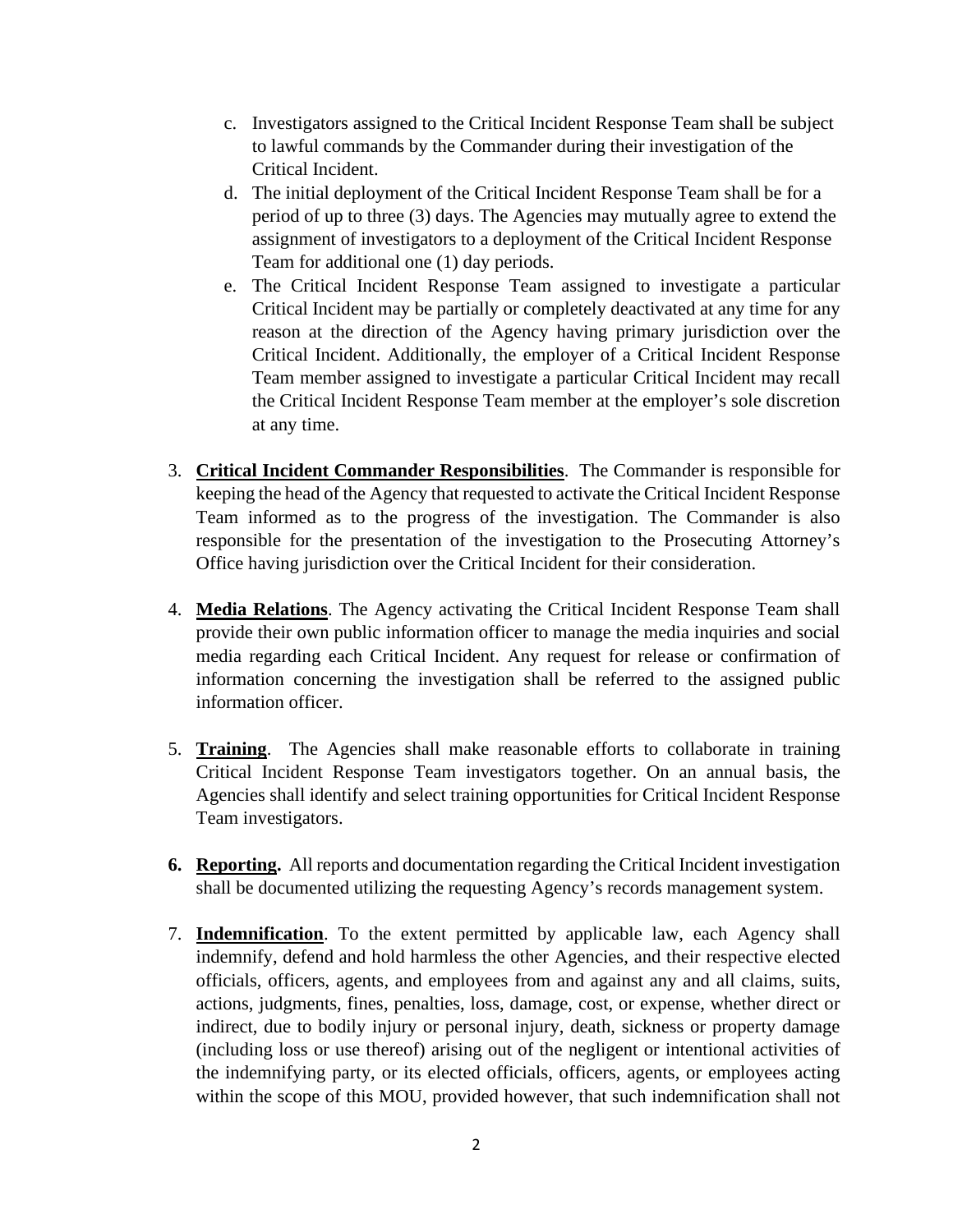apply to the extent that any such claim shall arise from the negligence or intentional act(s) of the indemnified party or its elected officials, officers, agents, or employees. Notwithstanding anything herein to the contrary, no provision, term, or condition in this MOU shall constitute, or be construed as, a waiver of the defenses of sovereign immunity, official immunity, or governmental immunity, by whatever name, as set forth in Section 537.600 RSMo. et. seq., for any monetary amount whatsoever, or of any other defenses, howsoever named, that are, or in the future may become, available to the parties by statute or common law. Each Agency shall remain solely responsible for workers compensation claims by its employees, notwithstanding that the injury complained of occurs while under the supervision and control of the Agency having primary jurisdiction over the Critical Incident. Each Agency shall be responsible for the repair or replacement of its own property to the extent such property is damaged by the fault of its own employee. A decision to refuse to activate the Critical Incident Response Team, or a decision to deactivate the Critical Incident Response Team once it has been activated, or to recall a team member assigned to investigate a particular major crime shall not be a basis upon which an Agency may impose liability for damages upon another Agency.

- 8. **Costs**. Each Agency shall pay all wages and benefits due any of its personnel, including overtime pay, worker's compensation benefits and death benefits, as if those employees were on duty working directly for Agency by which he or she is employed. Each Agency shall remain responsible for the ordinary wear and tear and routine maintenance of its respective equipment, notwithstanding that the equipment is used under the supervision and control of the Agency of primary jurisdiction over the Critical Incident.
- 9. **Term; Termination**. The term of this MOU shall commence as of the effective date and continue until terminated by the Agencies (the "Term"). Upon mutual consent of all the Agencies, this MOU may be terminated at any time. Any Agency that is a party to this MOU may withdraw from it upon giving written notice to the other Agencies, provided that such notice shall not be given while the Agency seeking to withdraw is actively receiving aid pursuant to this MOU from any other Agency. Upon an Agency's withdrawal from this MOU, the MOU shall remain in effect as among the remaining Agencies. Withdrawal shall not alter or remove Agency's indemnification obligations as set out in section 7, above.
- 10. **Notice; Communications**. Except with respect to the operations of the Critical Incident Response Team, any other notice, demand, communication, or request required or permitted hereunder shall be in writing, and delivered in person, or sent certified, return receipt requested, via United States mail, or via facsimile transmission, to the County Executive for the County, and to the Mayor or other chief executive officer for any Agency, at their addresses or facsimile transmission numbers of their public office. Notices shall be effective as follows: (i) in the case of certified mail,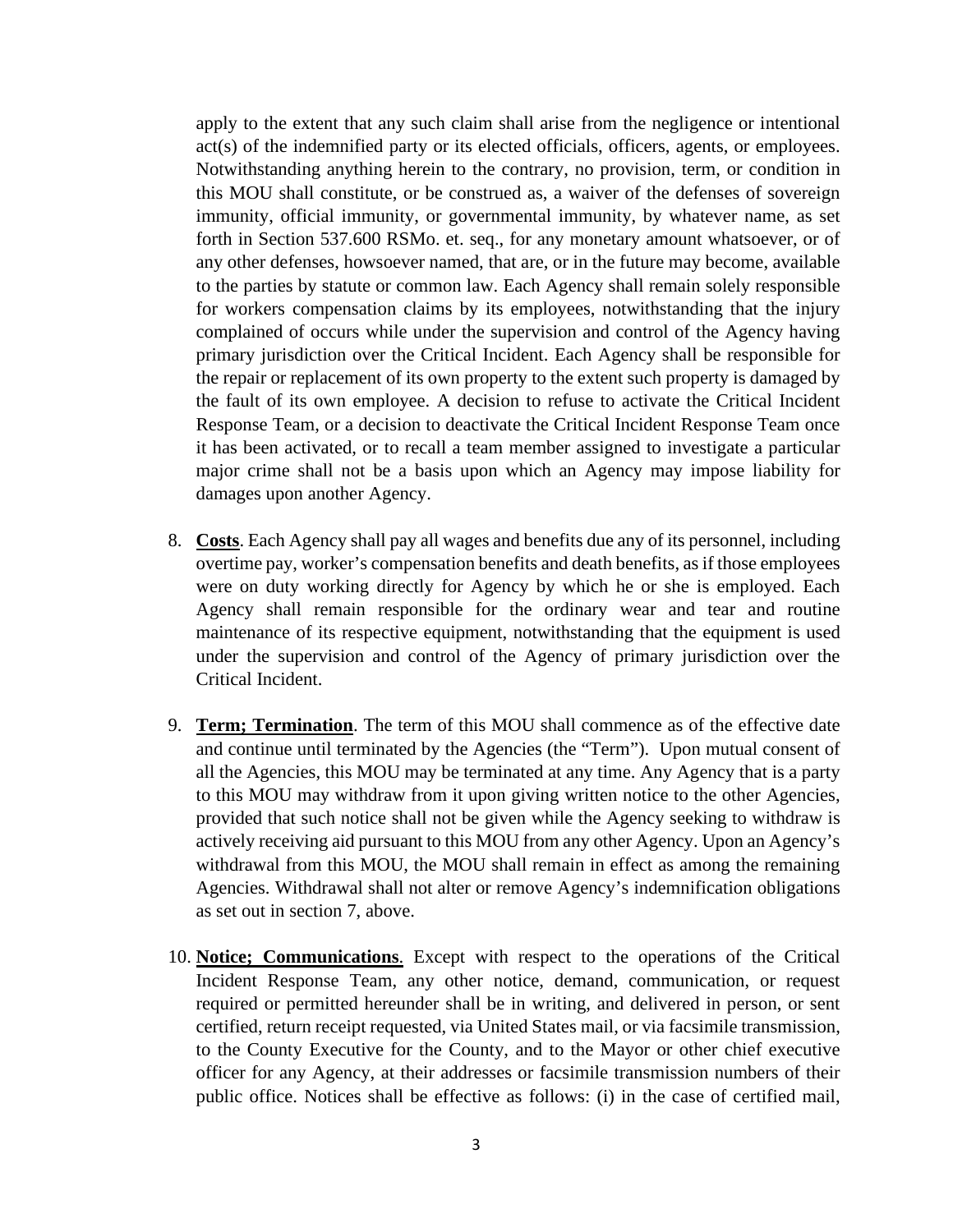return receipt requested, upon the third day after such notice is deposited in the U.S. Mail in the manner specified; (ii) in the case of delivery, upon delivery of such notice at the address specified; and (iii) in the case of facsimile transmission, upon the sender's receipt of the facsimile system's confirmation of successful transmission to the facsimile number specified; provided, however, that any notice sent by facsimile must also be transmitted in one of the other manners provided hereunder. Nothing contained in this Section shall be construed to restrict the transmission of routine communications between representatives of the County and the Agencies.

- 11. **Authority**. Each Agency represents and warrants that it has all requisite power and authority to execute, deliver and perform this MOU and to consummate the transactions contemplated hereby. This MOU has been duly and validly executed and delivered by each Agency and constitutes the valid and binding obligations of the Agency enforceable against the Agency in accordance with its terms.
- 12. **Entire Agreement; Amendments**. This MOU represents the parties' entire agreement with respect to the matters specified herein. This MOU may only be amended in writing, acknowledged by the authorized signature of all parties.
- 13. **Severability**. Any provision of the MOU that is prohibited or unenforceable shall be ineffective only to the extent of such prohibition or unenforceability without invalidating the remaining provisions thereof.

*Signature page follows*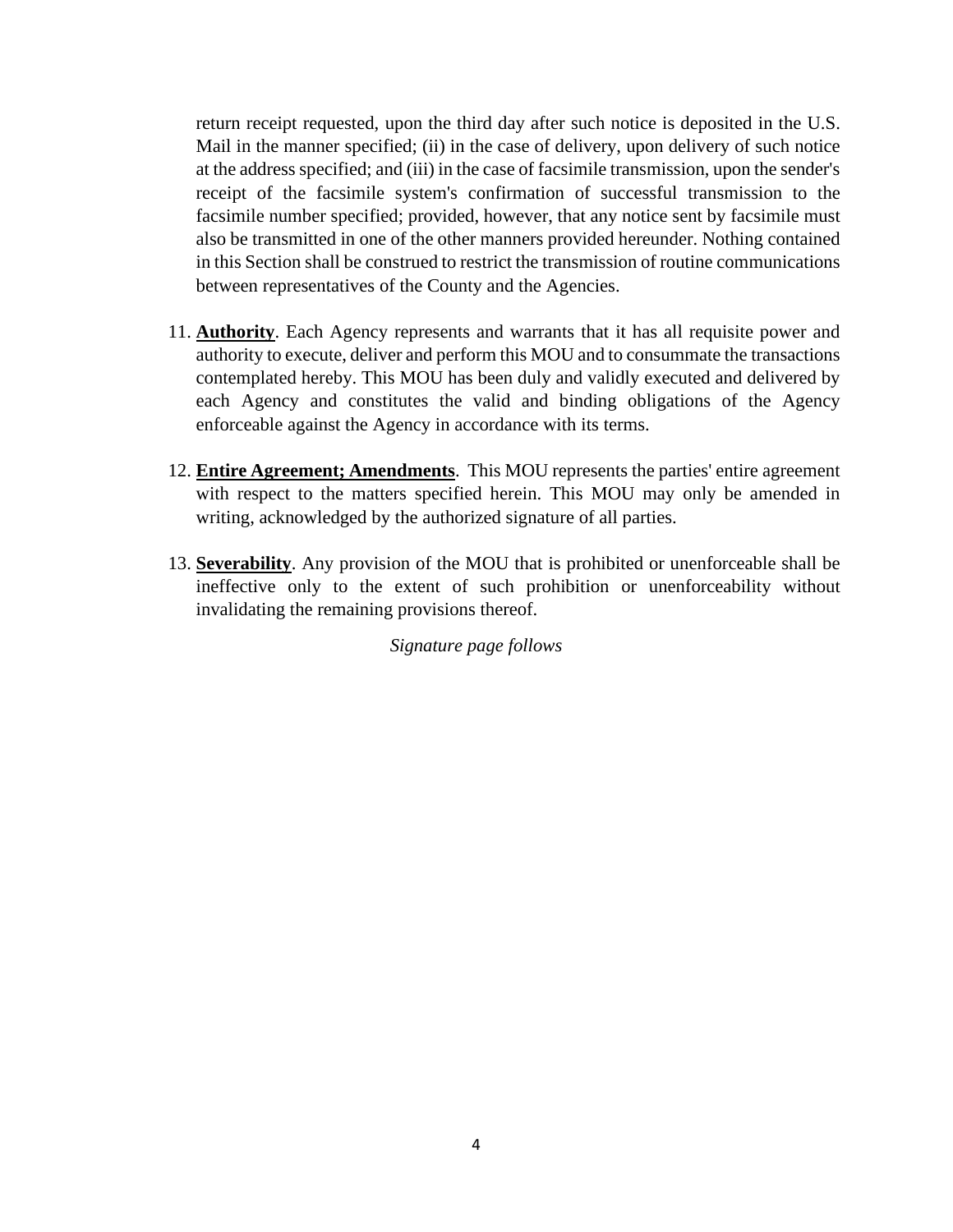IN WITNESS WHEREOF, the parties by the signatures of their authorized representatives have executed this MOU as of the Effective Date.

### **ST. CHARLES COUNTY**

By: \_\_\_\_\_\_\_\_\_\_\_\_\_\_\_\_\_\_\_\_\_\_\_\_\_\_\_\_\_\_

Printed Name:\_\_\_\_\_\_\_\_\_\_\_\_\_\_\_\_\_\_\_\_\_\_

Title: County Executive

**Recommended by:**

By: \_\_\_\_\_\_\_\_\_\_\_\_\_\_\_\_\_\_\_\_\_\_\_\_\_\_\_\_\_\_

Printed Name:\_\_\_\_\_\_\_\_\_\_\_\_\_\_\_\_\_\_\_\_\_\_

Title: St. Charles County Chief of Police

## **CITY OF COTTLEVILLE, MISSOURI**

By: \_\_\_\_\_\_\_\_\_\_\_\_\_\_\_\_\_\_\_\_\_\_\_\_\_\_\_\_\_\_

Printed Name:\_\_\_\_\_\_\_\_\_\_\_\_\_\_\_\_\_\_\_\_\_\_

Title: Mayor

By: \_\_\_\_\_\_\_\_\_\_\_\_\_\_\_\_\_\_\_\_\_\_\_\_\_\_\_\_\_\_

Printed Name:\_\_\_\_\_\_\_\_\_\_\_\_\_\_\_\_\_\_\_\_\_\_

Title: Chief of Police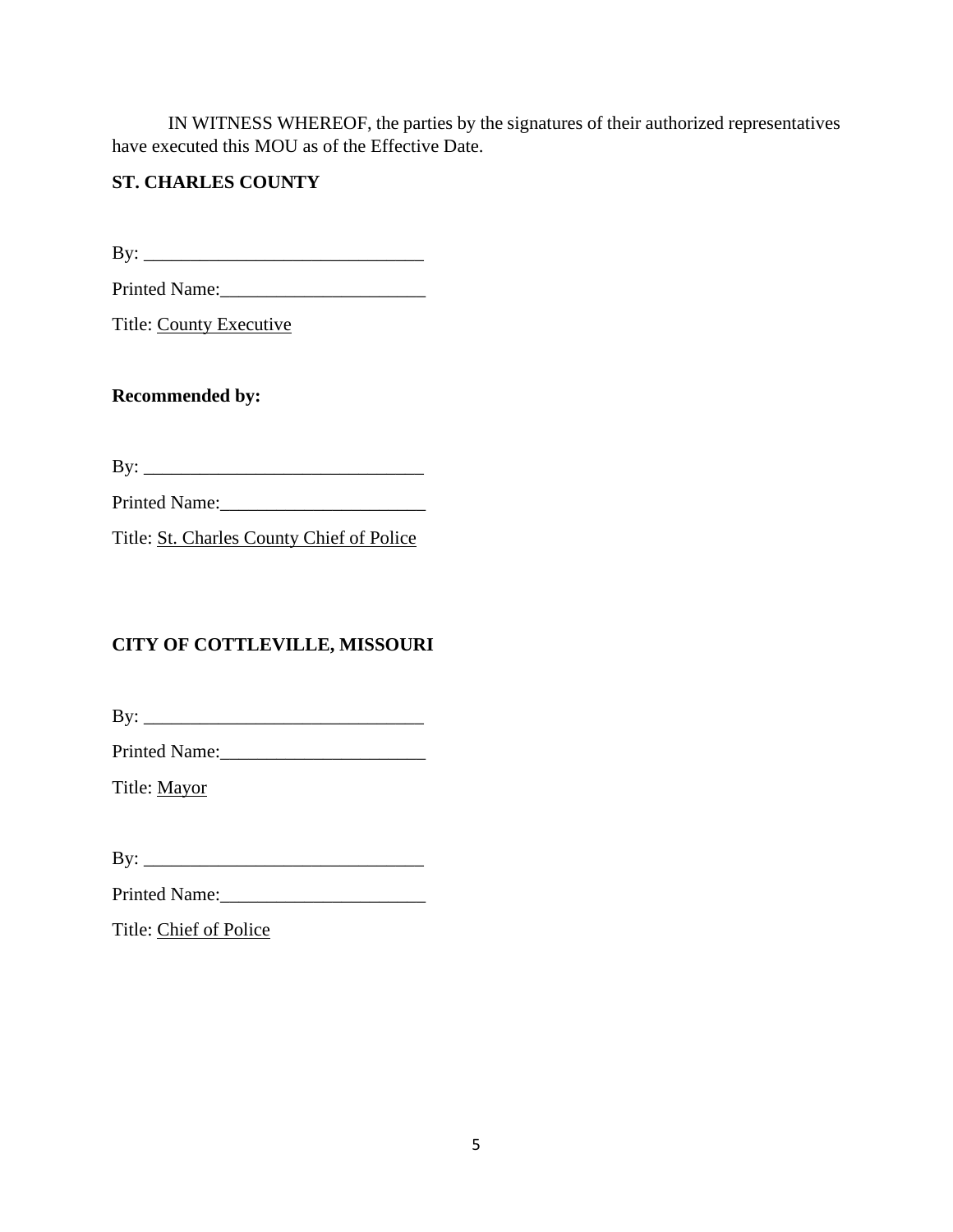### **CITY OF FORISTELL, MISSOURI**

By: \_\_\_\_\_\_\_\_\_\_\_\_\_\_\_\_\_\_\_\_\_\_\_\_\_\_\_\_\_

Printed Name:\_\_\_\_\_\_\_\_\_\_\_\_\_\_\_\_\_\_\_\_\_\_

Title: Mayor

By: \_\_\_\_\_\_\_\_\_\_\_\_\_\_\_\_\_\_\_\_\_\_\_\_\_\_\_\_\_\_

Printed Name:

Title: Chief of Police

## **CITY OF LAKE ST. LOUIS, MISSOURI**

By: \_\_\_\_\_\_\_\_\_\_\_\_\_\_\_\_\_\_\_\_\_\_\_\_\_\_\_\_\_\_

Printed Name:\_\_\_\_\_\_\_\_\_\_\_\_\_\_\_\_\_\_\_\_\_\_

Title: Mayor

By: \_\_\_\_\_\_\_\_\_\_\_\_\_\_\_\_\_\_\_\_\_\_\_\_\_\_\_\_\_\_

Printed Name:\_\_\_\_\_\_\_\_\_\_\_\_\_\_\_\_\_\_\_\_\_\_

Title: Chief of Police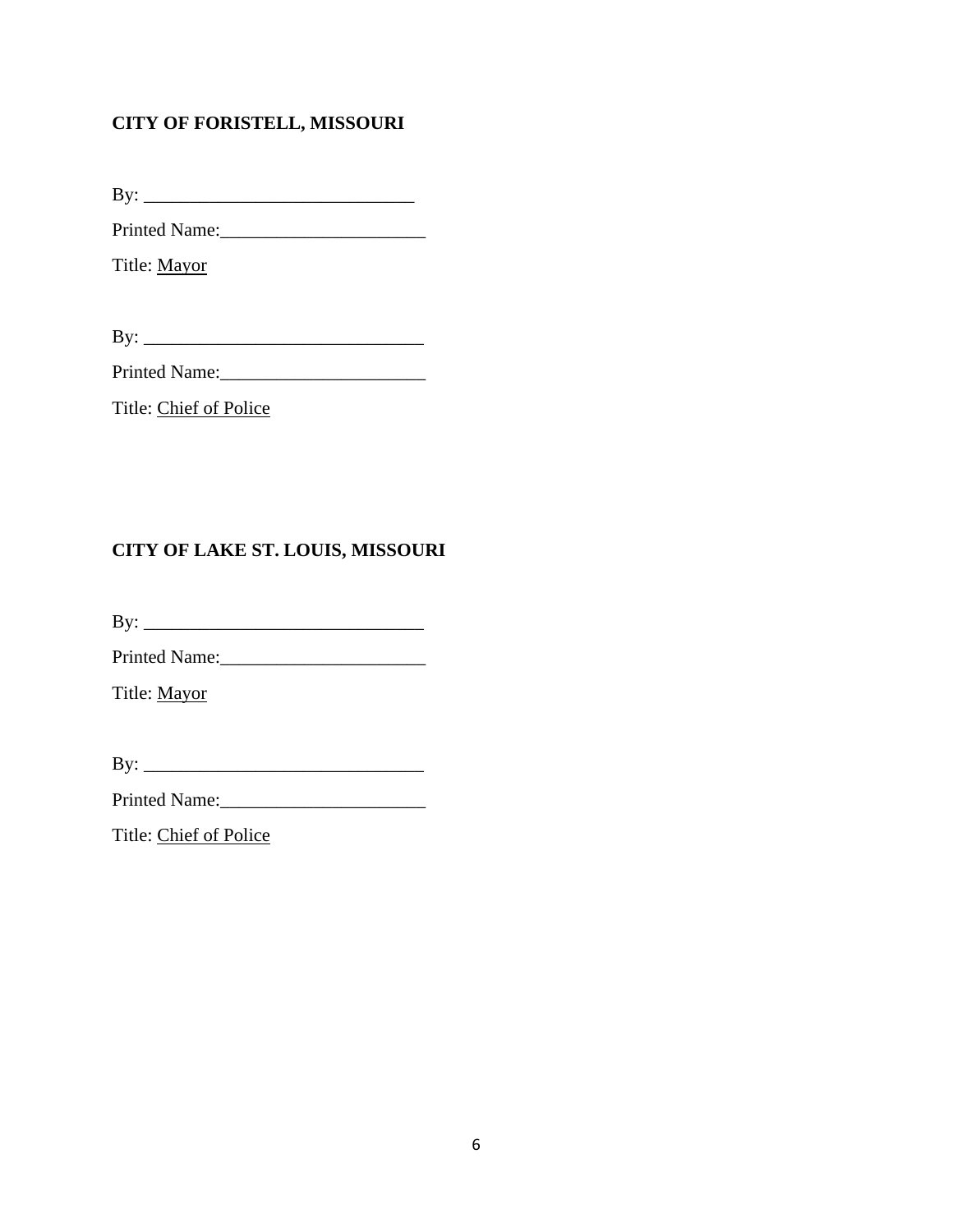## **CITY OF O'FALLON, MISSOURI**

By: \_\_\_\_\_\_\_\_\_\_\_\_\_\_\_\_\_\_\_\_\_\_\_\_\_\_\_\_\_\_

Printed Name:\_\_\_\_\_\_\_\_\_\_\_\_\_\_\_\_\_\_\_\_\_\_

Title: Mayor

By: \_\_\_\_\_\_\_\_\_\_\_\_\_\_\_\_\_\_\_\_\_\_\_\_\_\_\_\_\_\_

Printed Name:

Title: Chief of Police

### **CITY OF ST. CHARLES, MISSOURI**

By: \_\_\_\_\_\_\_\_\_\_\_\_\_\_\_\_\_\_\_\_\_\_\_\_\_\_\_\_\_\_

Printed Name:\_\_\_\_\_\_\_\_\_\_\_\_\_\_\_\_\_\_\_\_\_\_

Title: Mayor

By: \_\_\_\_\_\_\_\_\_\_\_\_\_\_\_\_\_\_\_\_\_\_\_\_\_\_\_\_\_\_

Printed Name:\_\_\_\_\_\_\_\_\_\_\_\_\_\_\_\_\_\_\_\_\_\_

Title: Chief of Police